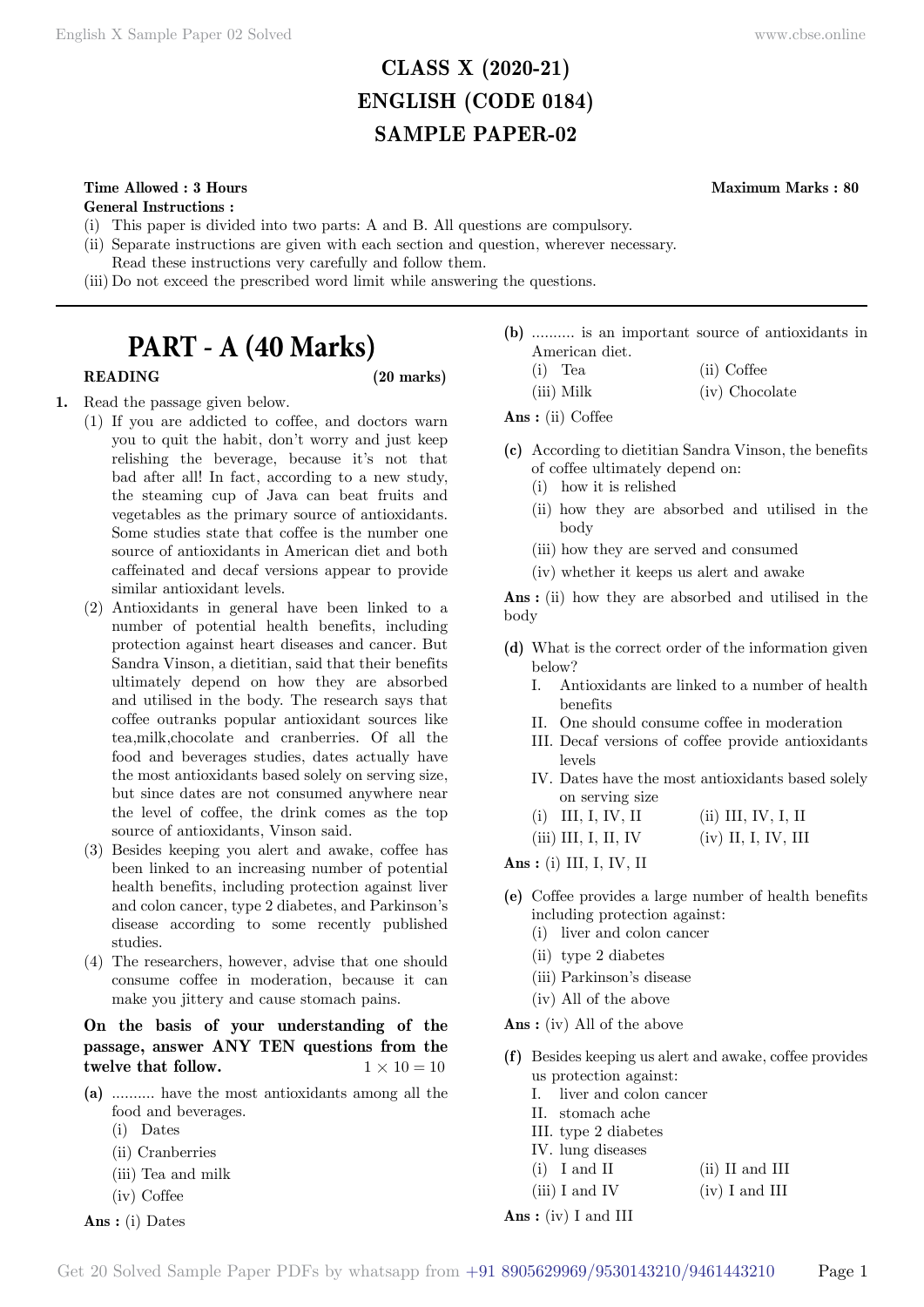- **(g)** The word in para 3 and 4 which means the same as 'nervous' is:
	- (i) alert
	- (ii) awake
	- (iii) moderation
	- (iv) jittery
- **Ans :** (iv) jittery
- **(h)** Consumption of coffee in excess:
	- (i) is a suggestion from doctors
	- (ii) doesn't call the utter need to quit it
	- (iii) provides the richest source of maximum antioxidants
	- (iv) will make one feel jittery and cause stomach pains

 **Ans :** (iv) will make one feel jittery and cause stomach pains

- **(i)** Which of the following is the primary source of antioxidants?
	- (i) Java
	- (ii) Fruits
	- (iii) Vegetables
	- (iv) Both (i) and (ii)
- **Ans :** (i) Java
- **(j)** What does the author mean when he uses the word 'absorbed'?
	- (i) Solely
	- (ii) Immersed
	- (iii) Utilised
	- (iv) Potential
- **Ans :** (ii) Immersed
- **(k)** Which word in para 1 conveys the opposite of `sober'?
	- (i) Decaf
	- (ii) Quit
	- (iii) Addicted
	- (iv) Primary

 **Ans :** (iii) Addicted

- **(l)** The word .......... in para 3 is an antonym of `inattentive'.
	- (i) alert
	- (ii) potential
	- (iii) awake
	- (iv) linked

 **Ans :** (i) alert

**2.** Read the passage given below. 10 The report, progress on household drinking water, sanitation and hygiene (2000-2017): Special focus on inequalities, is the most recent publication by the WHO/UNICEF Joint Monitoring Programme, which tracks global progress in achieving the water and sanitation portion of the UN's Sustainable Development Goals (SDGs).

The 17 SDGs aim is to "end poverty in all its forms everywhere" by 2030. Goal 6 calls for universal access to safe and adequate access to drinking water and sanitation services.

According to the new report, progress has been made since 2000, yet billions of people are still underserved. The report delineates between access to basic services, which has greatly improved, and access to "safely managed" services, which is inadequate in many parts of the world. Only about 45 per cent of the global population has access to safely- managed sanitation services. In 2017, an estimated 673 million people continued to openly defecate, most of them in 61 "high burden" countries where the practice remained common among more than 5 per cent of the population.

To qualify as being "safely managed", drinking water must meet three criteria: be accessible on the premises, be available for at least 12 hours per day, and be free from E. coil, arsenic, or fluoride contamination. Sanitation is considered safely managed when facilities are not shared with other households, and waste is safely treated on-site or at an off-site facility.

In 2017, an estimated 5.3 billion people had access to safely-managed drinking water. Of that number, 1.4 billion used basic services, 206 million used limited services, 435 used unimproved sources, and the remaining 144 million relied on untreated surface water.

Poor and rural populations are at the greatest risk of being left behind. In 2017, urban access to basic drinking water services was at 97 per cent, while rural coverage was at 81 per cent.

In terms of sanitation, an estimated 2.1 billion people gained access to basic services between 2000 and 2017, but 2 billion remain without access.

The report also focuses on improvements in eliminating open defecation. Between 2000 and 2017, the global rate of open defecation fell from 21 percent to 9 per cent.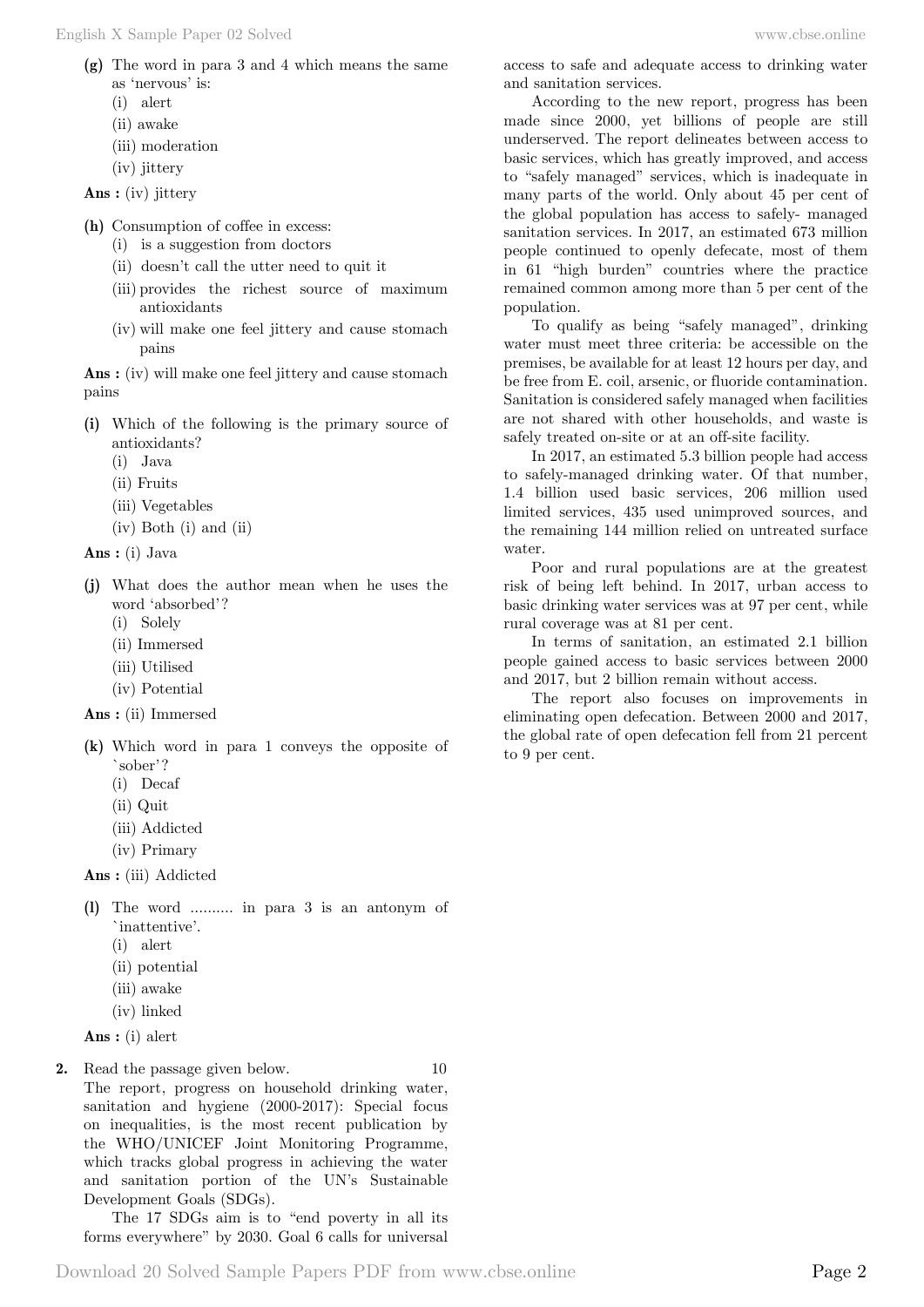

**On the basis of your understanding of the passage, answer ANY TEN questions from the twelve that follow.**  $1 \times 10 = 10$ 

**(a)** The given passage focuses on:

- (i) drinking water
- (ii) hygiene
- (iii) sanitation
- (iv) All of these
- **Ans :** (iv) All of these
- **(b)** What is the percentage of population which has access to sanitation services?
	- (i) 45%
	- (ii) 21%
	- $(iii)$  5%
	- (iv) 9%

 **Ans :** (i) 45%

- **(c)** Which type of water is considered as safely managed and drinking water?
	- (i) Accessible everytime when needed
	- (ii) Available for at least 12 hours per day
	- (iii) Free from harmful substances
	- (iv) All of the above

 **Ans :** (iv) All of the above

- **(d)** What target has been set by UN's Sustainable Development Goals (SDGs) programme?
	- (i) End poverty in all its forms everywhere
	- (ii) Access to safe and adequate access to drinking water
	- (iii) No open defecation
	- (iv) All of the above

 **Ans :** (d) All of the above

- **(e)** What percentage of people in urban areas have access to drinking water?
	- $(i)$  45\%
	- (ii) 5%
	- (iii) 97%
	- (iv) 81%

 **Ans :** (iii) 97%

- **(f)** Which countries have the maximum access to safely managed water?
	- (i) Australia and New Zealand
	- (ii) Europe and North America
	- (iii) Small Island Developing states
	- (iv) Northern Africa and Western Asia

 **Ans :** (i) Australia and New Zealand

- **(g)** Which country has the least accessibility to basic drinking water?
	- (i) Oceania
	- (ii) Sub-Saharan Africa
	- (iii) Latin America and the Caribbean
	- (iv) Europe and North America

 **Ans :** (iv) Europe and North America

- **(h)** Rank the following countries from the highest to the lowest accessibility to surface water:
	- A Latin America and the Caribbean
	- B Oceania
	- C Sub-Saharan Africa
	- D Europe and North America
	- (i) BCDA (ii) BACD
	- (iii) BCAD (iv) BADC

 **Ans :** (iii) BCAD

- **(i)** Which country has maximum access to basic drinking water?
	- (i) Australia and New Zealand
	- (ii) Europe and North America
	- (iii) Sub-Saharan Africa
	- (iv) Central and South Asia
- **Ans :** (i) Australia and New Zealand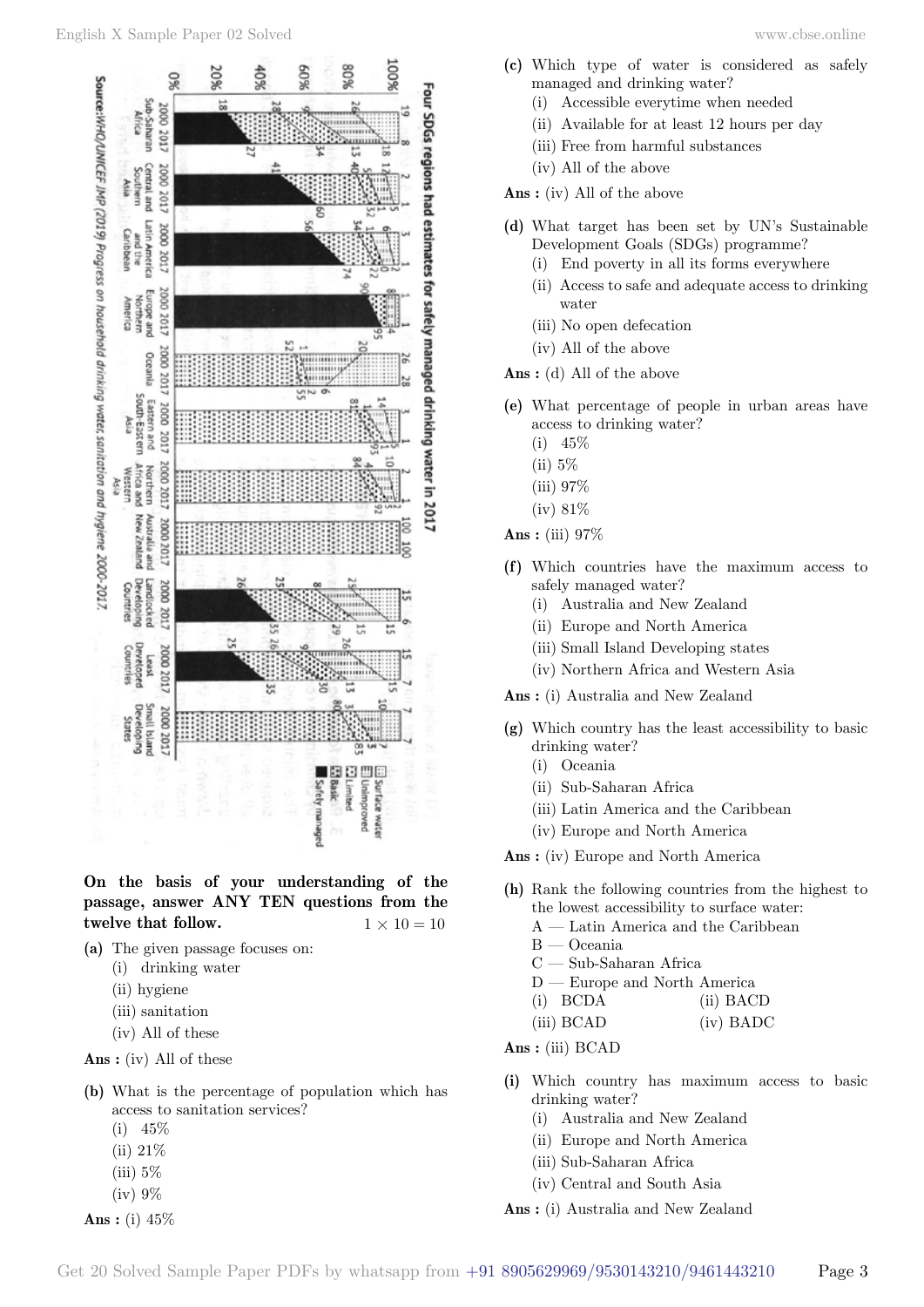- **(j)** What is the number of population that is still tended to open defecation?
	- (i) 673 million (ii) 61 million
	- (iii) 5.3 million (iv) 206 million

 **Ans :** (i) 673 million

- **(k)** When is sanitation considered as safely managed?
	- (i) Sanitation facility is not shared with other households
	- (ii) Waste is safely treated
	- (iii) When there is no open defecation
	- (iv) Both (i) and (ii)

 **Ans :** (iv) Both (i) and (ii)

- **(l)** What is the number of population that has gained access to basic services by 2017?
	- (i) 2.1 billion
	- (ii) 2 billion
	- (iii) 1.4 billion
	- (iv) 5.3 billion

 **Ans :** (i) 2.1 billion

## **LITERATURE (10 Marks)**

**3.** Read the extracts given below and attempt ANY ONE, by answering the questions that follow.

 $1 \times 5 = 5$ 

The minute they entered the classroom, they stopped short and gasped. There were drawings all over the room, on every ledge and windowsill, dazzling colours and brilliant, lavish designs, all drawn on great sheets of wrapping paper. There must have been a hundred of them, all lined up. These must be the drawings for the contest. They were! Everybody stopped and whistled or murmured admiringly.

**(a)** Whom does 'they' refer to?

(i) Peggy (ii) Maddie

(iii) Wanda (iv) Both (i) and (ii)

 **Ans :** (iv) Both (i) and (ii)

- **(b)** Which drawings are being discussed here?
	- (i) Drawings of motorboats
	- (ii) Drawings of dresses made by girls of room 13 for the contest
	- (iii) Drawings made by Wanda
	- (iv) The winning drawings of dresses made by Wanda

 **Ans :** (iv) The winning drawings of dresses made by Wanda

**(c)** Why did 'they' stop short and gasp?

- (i) On seeing the room full of drawings
- (ii) On knowing that Peggy had not won the contest
- (iii) The teacher scolded them for being late for school
- (iv) On seeing the beauty, colours and brilliance of drawings

 **Ans :** (iv) On seeing the beauty, colours and brilliance of drawings

- **(d)** There were .......... drawings on the ...........
	- (i) sixty, room thirteen
	- (ii) hundred, windowsill
	- (iii) hundred, room thirteen
	- (iv) hundred, every ledge and every windowsill

 **Ans :** (iv) hundred, every ledge and every windowsill

- **(e)** How did everybody respond to Wanda's drawings?
	- (i) Whistled, murmured, admired on them
	- (ii) Murmured and condemned them
	- (iii) Everyone was shocked
	- (iv) All of the above
- **Ans :** (i) Whistled, murmured, admired on them

### **o**

The jingling thud of his bamboo woke us up from sleep and we ran to meet and greet him. Why was it so? Was it for the love of the loaf? Not at all. The loaves were bought by some Paskine or Bastin, the maidservant of the house! What we longed for were those bread bangles which we choose carefully. Sometimes it was sweet bread of special make.

- **(a)** What was special about those bread bangles sometimes?
	- (i) The sweet bread of special make
	- (ii) The fresh morning breads
	- (iii) The maid servant of the house bought the loaves of bread
	- (iv) Both (i) and (ii)

 **Ans :** (i) The sweet bread of special make

- **(b)** Whose bamboo is being discussed here?
	- (i) The baker (ii) Paskine
	- (iii) Bastin (iv) The watchman
- **Ans :** (i) The baker
- **(c)** What made the narrator and his friends wake up in the morning?
	- (i) The idea of eating fresh bread bangles
	- (ii) The idea of choosing the loaves of bread from the basket
	- (iii) The jingling thud of the bamboo
	- (iv) All of the above
- **Ans :** (iii) The jingling thud of the bamboo
- **(d)** What would happen after the author woke up on hearing the baker's jingling sound?
	- (i) Pick up the bread bangles from the basket
	- (ii) Ran to meet and greet him
	- (iii) Both (i) and (ii)
	- (iv) To meet their friend, companion and guide
- **Ans :** (ii) Ran to meet and greet him
- **(e)** In the olden days baker in Goa was known as: (i) baker (ii) kabai
	- (iii) pader (iv) bolinhas
- **Ans :** (iii) pader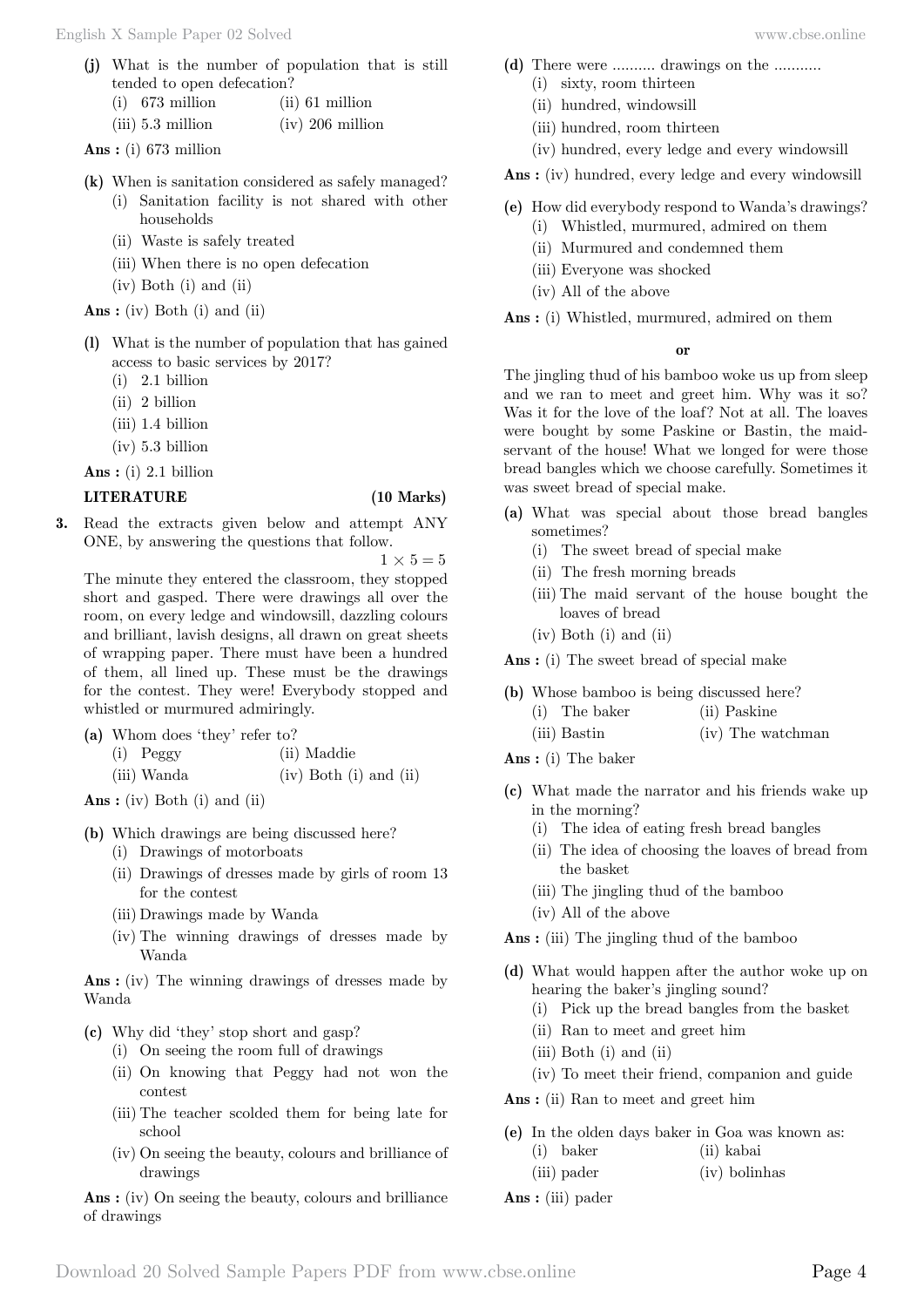English X Sample Paper 02 Solved [www.cbse.online](http://www.cbse.online) 

**4.** Read the extracts given below and attempt ANY ONE, by answering the questions that follow.  $1 \times 5 = 5$ I think I could turn and live with animals, they are so placed and self-contained.

I stand and look at them long and long.

- **(a)** From which poem has this extract been taken?
	- (i) Animals
	- (ii) A Tiger in the Zoo
	- (iii) The Tale of Custard the Dragon
	- (iv) Dust of Snow
- **Ans :** (i) Animals
- **(b)** Who is the poet of the poem?
	- (i) Ogden Nash (ii) Walt Whitman (iii) John Berryman (iv) Robert Frost
- **Ans :** (ii) Walt Whitman
- **(c)** The poet wants to live with the animals because they are:
	- (i) calm (ii) self-contained (iii) satisfied (iv) All of these
- **Ans :** (iv) All of these
- **(d)** The poet feels more at home with animals than ...........
	- (i) birds and insects (ii) human beings (iii) natural things (iv) All of these
- **Ans :** (ii) human beings
- **(e)** The word which means 'calm and quiet' is ........... (i) placid (ii) groan (iii) complex (iv) contented

 **Ans :** (i) placid

#### **o**

Belinda embraced him, Mustard licked him. No one mourned for his pirate victim. Ink and Blink in glee did gyrate. Around the dragon that ate the pirate.

|  | (a) Whom does 'him' refer to in the stanza? |              |
|--|---------------------------------------------|--------------|
|  | (i) Belinda                                 | (ii) Custard |
|  | (iii) Mustard                               | (iv) Pirate  |

- **Ans :** (ii) Custard
- **(b)** Why did Belinda embrace him? (i) Out of helplessness (ii) Out of gratitude (iii) Out of fear (iv) Out of shock
- **Ans :** (ii) Out of gratitude
- **(c)** Why were Ink and Blink happy?
	- (i) Joy of their victory
	- (ii) Because of the fear of pirate
	- (iii) Because the pirate was killed
	- (iv) They were in a good mood
- **Ans :** (iii) Because the pirate was killed
- **(d)** Find a word which means 'move round in circles'. (i) Mourn (ii) Gyrate
	- (iii) Lick (iv) Embrace
- **Ans :** (ii) Gyrate
- **(e)** Which figure of speech/literary device has been used here?
	- (i) Personification (ii) Enjambment (iii) Alliteration (iv) All of these

 **Ans :** (iv) All of these

### **GRAMMAR (10 Marks)**

- **5.** The following passage contains some errors which have been printed in bold. Edit them by choosing the appropriate options.  $1 \times 3 = 3$ Abraham Lincoln (a) **is having** a dream on the eve of his first election as President. In (b) **any** large mirror, he noticed two distinct images of himself, one imposed on the (c) **others**. One image was more pale than the other.
	- (a) (i) was having (ii) will be having
		- (iii) has (iv) had
	- (b) (i) a (ii) an
	- (iii) some (iv) the
	- (c) (i) other (ii) two
		- (iii) another (iv) anothers

#### **Ans :**

- (a) (iv) had
- (b) (i) a
- (c) (i) other
- **6.** Ram and Shyam are discussing their plans for the weekend. Complete the dialogue given below by choosing the correct option.  $1 \times 3 = 3$ 
	- Ram : What are you doing this weekend, Shyam?
	- Shyam : I don't (a) ...........
	- Ram : How do you like the idea (b) ........... the Dal Lake?
	- Shyam : That sounds lovely; but I (c) .......... my parents' permission.
	- Ram : I'll come to your house this evening and request your parents to allow you to join the picnic.
	- (a) (i) have some plans
		- (ii) have any special plan
		- (iii) made plans on weekends
		- (iv) have many special plans
	- (b) (i) to going to visit
		- (ii) for going to visiting
		- (iii) of going to visit
		- (iv) to go to visiting
	- (c) (i) should take
		- (ii) need to be seeking
		- (iii) shall have to take
		- (iv) shall be having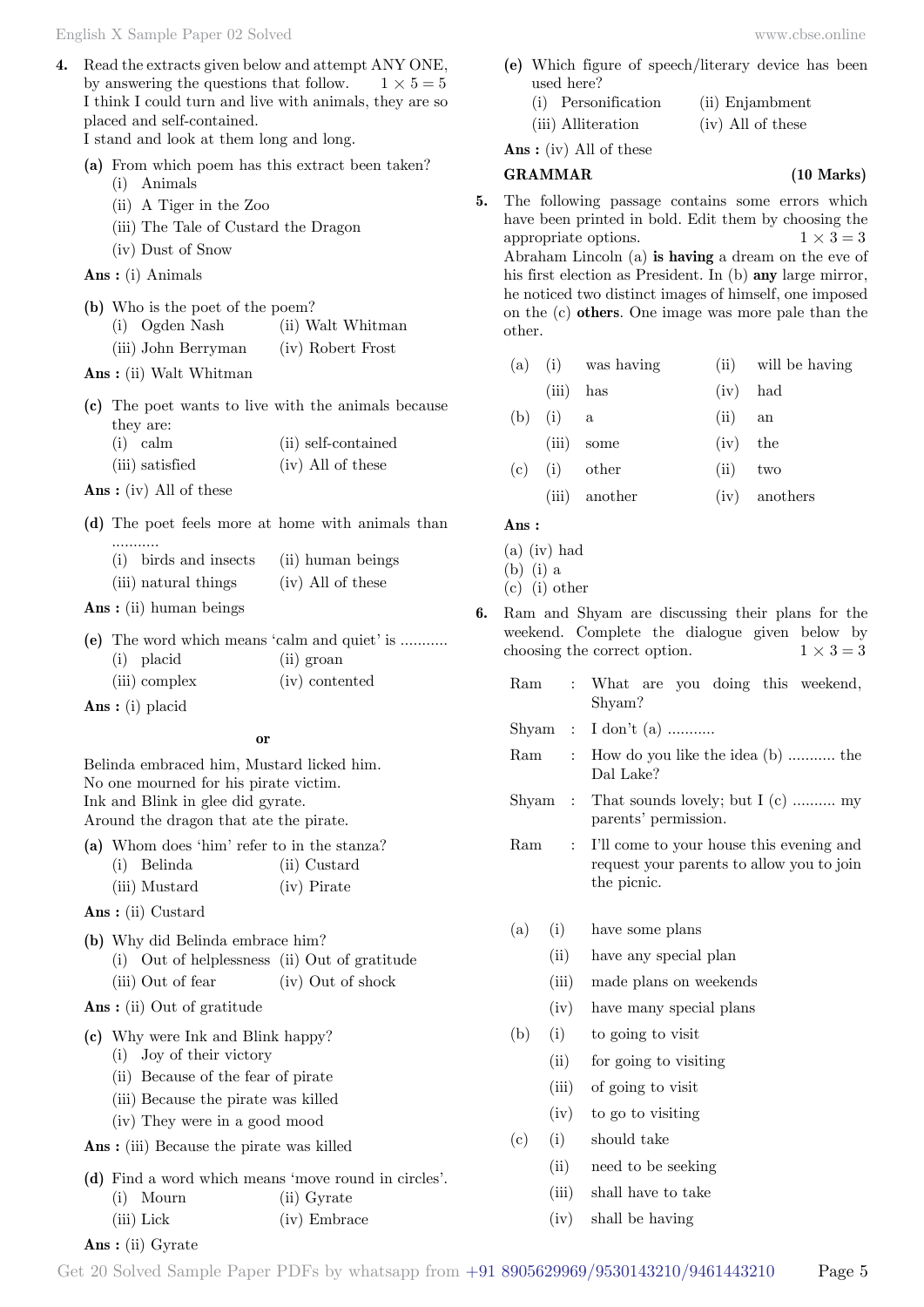#### **Ans :**

- (a) (ii) have any special plan
- (b) (iii) of going to visit
- (c) (iii) shall have to take
- **7.** Fill in the blanks by choosing the correct options for any four of the six sentences given below.  $1 \times 4 = 4$ 
	- **(a)** He never .......... help me when we were in Delhi. (i) should (ii) need (iii) used to (iv) have to

 **Ans :** (iii) used to

|          | (b) They as well as I  leaving for Mumbai. |            |  |
|----------|--------------------------------------------|------------|--|
| $(i)$ am |                                            | $(ii)$ was |  |
|          | $(ii)$ have                                | $(iv)$ are |  |

 **Ans :** (iv) are

|  | (c) She has  books on this topic. |  |            |             |
|--|-----------------------------------|--|------------|-------------|
|  | $(i)$ little                      |  |            | $(ii)$ much |
|  | $(iii)$ a few                     |  | $(iv)$ any |             |

 **Ans :** (iii) a few

|            | (d) She met  M.L.A. yesterday. |            |
|------------|--------------------------------|------------|
| $(i)$ a    |                                | $(ii)$ the |
| $(iii)$ an |                                | $(iv)$ any |

- **Ans :** (iii) an
- **(e)** A pair of cotton trousers .......... in the cupboard. (i) were (ii) is (iii) are (iv) have been

 **Ans :** (ii) is

- **(f)** You .......... obey your seniors. (i) dare (ii) need (iii) could (iv) should
- **Ans :** (iv) should

# **PART - B (40 Marks)**

**WRITING**  $2 \times 5 = 10$ 

**8.** Attempt ANY ONE of the following in 100-120 words. 5 Owing to the MCD employees' strike, the roads in

your area are Littered with garbage. The place not only is stinking but also has become a health hazard. As Mini/Manish of 112, Laxmi Nagar, Delhi, write a letter in 100-120 words to the editor of a local newspaper informing the concerned authorities of the unhygienic conditions and requesting them to take appropriate and necessary actions in the matter. (5)

## **Ans :**

112, Laxmi Nagar Delhi 10 March 20XX The Editor The Times of India New Delhi **Subject:** Unhygienic Conditions in Our Area Sir,

Through the columns of your esteemed newspaper, I would like to bring to the notice of the concerned authorities the unhygienic conditions of our area and the area around since the MCD employees are on strike.

The employees have not been coming for a span of almost 2 weeks. The condition has become worse as the garbage in the municipality's bin boxes has also been left unheeded. Since, it is the summer time coupled with frequent rains these days, the area has become the breeding ground for mosquitoes and flies and amid the spread of Covid pandemic, this is surely a tremendous health hazard to the people of the area. The stink of the garbage makes passing by unbearable. If this situation is left ignored, then our locality will become a house of several diseases.

The authorities are requested to look into the matter gravely otherwise the situation might shape into an enormous one.

I would be grateful if you help us in bringing this problem in front of the concerned authorities by giving a due space to our concern in your newspaper so that the situation can be controlled soon.

Thanking you.

Yours faithfully.

Mini

## **o**

You are Nikhil/Nisha staying at 53, Banjara Hills, Hyderabad. Last week you bought a new laptop from 'M/S Clear Vision' of Hyderabad, with a warranty of 2 years. You worked on the laptop all week and finished writing a Long assignment that is due shortly. However this week, the laptop doesn't even switch on. Write a letter to the dealer complaining about the problem and requesting him to get the defect rectified.  **Ans :**

53. Banjara Hills Hyderabad 10 March 20XX The Store Manager M/S Clear Vision Hyderabad

**Subject:** Complaint against a Newly Purchased Laptop Sir,

My name is Nikhil and I am writing you to express my dissatisfaction with the laptop. I bought from your store last week on 2 March 20XX. Model HPZ10X, vide cash memo no. RF22.

Of course, if it is any consolation for you. I actually managed to work the whole last week on this laptop, but this week, for some mysterious reasons, the laptop is acting up. However, the most frustrating part is that it doesn't even switch on sometimes. I have an urgent assignment to finish this week. So, I hope you will be able to understand my problem.

As I live in a small town which is almost 2 hours far to drive to your store, so, kindly schedule a day within three days when I can bring my laptop for replacement as it is in the guarantee period. In case of no replacement, I expect my money to be refunded. I hope that you will look into this matter as soon as possible and a positive response is awaited.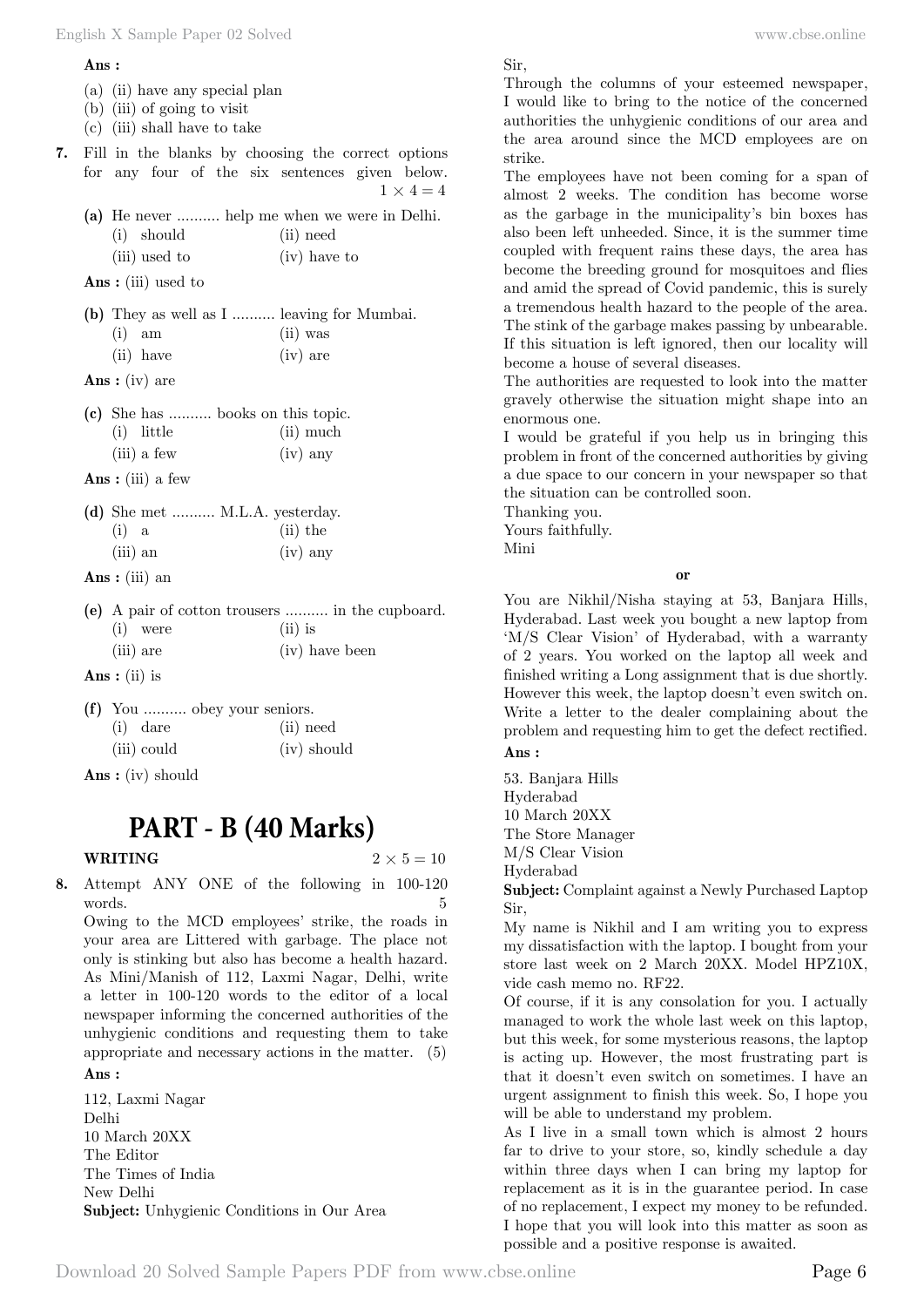I am attaching photocopies of guarantee card and invoice along with this letter. Thanking you. Yours faithfully. Nikhil **Enclosures :** (i) Photocopy of Invoice

(ii) Photocopy of Guarantee Card

**9.** On the basis of the given line graph, write a paragraph in about 100-120 words describing the given information. 5 The Number of Girls per 100 Boys in Elementary and Lower-Secondary Education in India Selected Between 2000 and 2014

> The Number of Girls as per 100 Boys ā 5ú  $98$  $rac{00}{50}$ 9 9 c, 70  $\overline{L}$ Source: MHRD 2000-01 2001-02 ğ, ă Elementary Education 2003-04 2005-06 2007-08 2009-10 Upper Elementay Education ...... Secondary Education i 2010-11 2012-13 2013-14 68  $\frac{6}{2}$

#### **Ans :**

The given information tells us about the number of girls per 100 boys in elementary school, lower secondary school and secondary school taking education in India. The data collected, arranged and compared is of 15 years span from 2000-2014.

As per the data given by the Ministry of Human Resource Development, the line graph shows three lines for number of girls 63 in the rank among the three categories in 2000 and even after 14 years, the rank of number of girls per 100 boys in secondary education continues to be the lowest at 89 among the three categories in 2014.

On the observation, it can be seen that the graph has been considerably high in terms of number of girls taking up education per 100 boys during this span at different levels of education. Though. the exponential

rise cannot be seen yet there has been consistent rise in the scale. It can be seen that from year 2003¬2004 to year 2005-2006 there is a decline in the rate of number of girls taking up upper elementary education. The progress has been considerable in upper elementary education access for girls soaring to the highest rate amongst the three categories in year 2013-2014. The number of girls in elementary education has increased yet rose to stand at the second rank in 2013-2014. But, the grim reality of the statistics is that the number of girls getting access to secondary education was lowest. Besides, the reinforcement of numerous policies for girls' education and investing in several projects, the number of girls entering into secondary education is still less in number.

#### **o**

On the basis of the given bar graph, by analysing and carefully understanding the data, write an analytical paragraph in not more than 120 words.



Source: World Travel and Tourism Council

#### **Ans :**

The latest research by WTTC (World Travel and Tourism Council) shows the number of jobs in Travel and Tourism Industry at risk due to Covid-19 pandemic. The statistics show a 50% increase in jobs at risk estimated upto 75 million.

This represents a signifitant and worrying trend due to the sweeping effect of corona virus pandemic. Travel and Tourism contributes to 10.4% of Global GDP, and is directly responsible for generating one in 10 of the world's job, and for eight successive years has outpaced the growth of global economy.

The given analysis exposes the depth of crisis for individual regions, Asia-Pacific is expected to be most heavily impacted with up to 49 million jobs at risk through the region. The latest figures also suggest that in Europe, upto 10 million jobs in Travel and Tourism are at risk. The number of jobs at risk in America is estimated upto 10.2 m jobs. Another continent expected to be hit hard by the crisis is Africa with nearly 4.4 million jobs across the globe. Meanwhile, the region which has experienced the least damaging impact from the Covid-19 outbreak is the middle east. However, it still faces job losses of 1.8 million.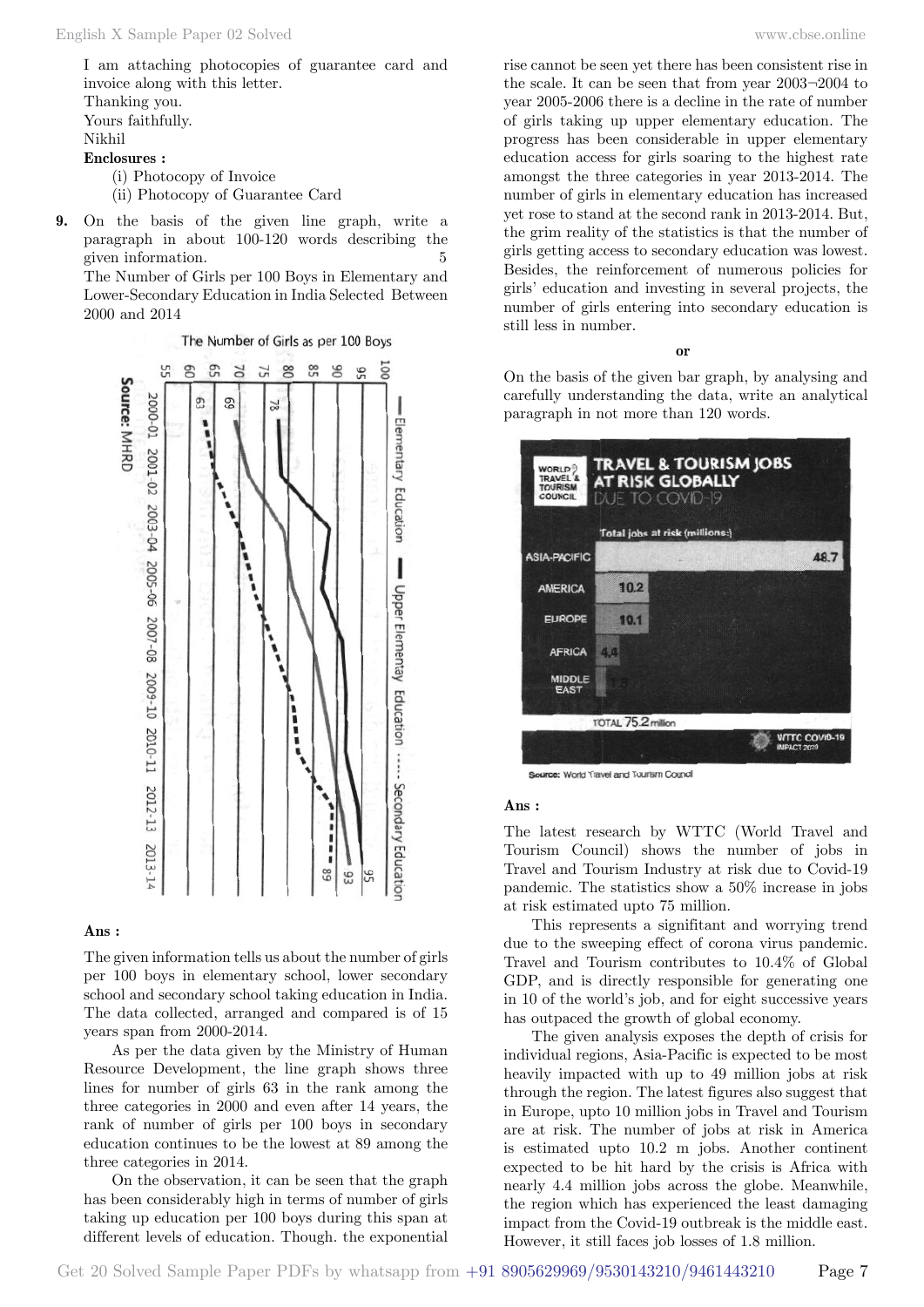**10.** Answer ANY TWO questions in 20-30 words each, from (A) and (B) respectively.  $2 \times 4 = 8$ **(A)** (any two)  $2 \times 2 = 4$ 

**(i)** How did she develop a longing for the bus ride?  **Ans :**

Valli used to watch the bus from her house. As she watched a tiny wish crept into her head and that was of riding on the bus. This wish gradually became an overwhelming desire.

**(ii)** What did the Buddha preach to the people?

## **Ans :**

The Buddha said that death is common to all mortals. You cannot avoid it. No amount of weeping and lamenting can bring back a dead. So wise men don't grieve. Weeping and lamenting rather spoil one's health. To overcome sorrow, one needs to be free of sorrow.

**(iii)** How can you say that Coorgis are hospitable by nature?

## **Ans :**

Coorgis are a proud race of martial men and beautiful women. They are very hospitable and entertain their guests with stories of bravery of their sons and fathers.

- **(B)** (any two)  $2 \times 2 = 4$
- **(i)** How did Hari Singh realise that Anil knew about his theft?

## **Ans :**

Anil gave him a fifty rupees note in the morning, which was still damp from the night's rain. Anil told him that he would start teaching him, how to write full sentences and smiled at him. This made Hari Singh realise that Anil knew everything.

**(ii)** "I think I know a cure for you." What was the 'cure'?

 **Ans :**

It was the cure to control Tricki's diet. He did not give any food to Tricki for two days. He gave him a lot of water to drink. He gave him no medicine. He made him run and this all made Tricki very active.

**(iii)** Madam Loisel was intoxicated with pleasure at the ball party. Explain.

## **Ans :**

Madam looked very charming at the dance party. All the men al the party looked at her. They asked her name. Everybody wanted to be introduced to her. The officers at the party wanted to dance with her. She danced with joy. She had a great sense of victory.

- **11.** Answer ANY TWO questions in 40-50 words each, from (A) and (B) respectively.  $3 \times 4 = 12$ **(A)** (any two)  $3 \times 2 = 6$ 
	- **(i)** How did the baker, known as 'pader' highlight his arrival?

## **Ans :**

When the author was a young child, the baker used to come to his house twice a day. He made his musical

entry on the scene with the 'Jhang, Jhang' sound of his especially made bamboo stick. Everyone would look forward to his arrival

**(ii)** What was the magnificent view of the tea estate with reference to the lesson -Tea from Assam"?

## **Ans :**

It was green everywhere. The soft paddy fields gave way to tea bushes. It was a magnificent view. Against the backdrop of densely wooded hills, a sea of tea bushes stretched as far as the eye could see. Dwarfing the tiny tea plants were tall study shade-tree and amidst the orderly row of bushes busily moved dolllike figures.

**(iii)** What was the drawing and colouring contest about? Who were the winner?

## **Ans :**

The drawing and colouring contest was about designing and dressing. For girls it was of designing dresses and for boys it was of designing motorboats. Jack Beggles was the winner from the boys' side who had made a design for an outboard motor and Wanda Petronski was the winner of the dress designing competition. **(B)** (any two)  $3 \times 2 = 6$ 

**(i)** What did Griffin, the scientist, do to escape after setting the fire to his landlord's house?

## **Ans :**

Griffin, the scientist, removed his clothes, became invisible and got away without being seen. He became a homeless wanderer without clothes, without money and he was quite invisible, until he happened to step into mud and left footprints behind.

**(ii)** Did Ebright have other interests besides science? Mention them.

## **Ans :**

Yes. Richard Ebright had other interests besides Science. He was a passionate public speaker and was an important part of Debating Society and Model United Nations Club. He was a good canoeist. He was an expert photographer, particularly of nature and scientific exhibits.

**(iii)** For what unusual reasons was Bholi sent to school?

## **Ans :**

Bholi was sent to school because her parents thought that there was little chance of her getting married due to her ugly face and lack of sense. Her father also did so because the village headman recommended him to do so.

**12.** Answer ANY ONE the following in 100-120 words: 5 Through the story of Kisa Gotami, what did the Buddha try to preach the common man?  **Ans :**

The Buddha said that death is common to all mortals which means that those who are born must die one day. He taught this through the story of Kisa Gotami who was a woman whose son had died. Kisa could not believe her loss and carried her son to her neighbours requesting them to give her a suitable medicine to cure